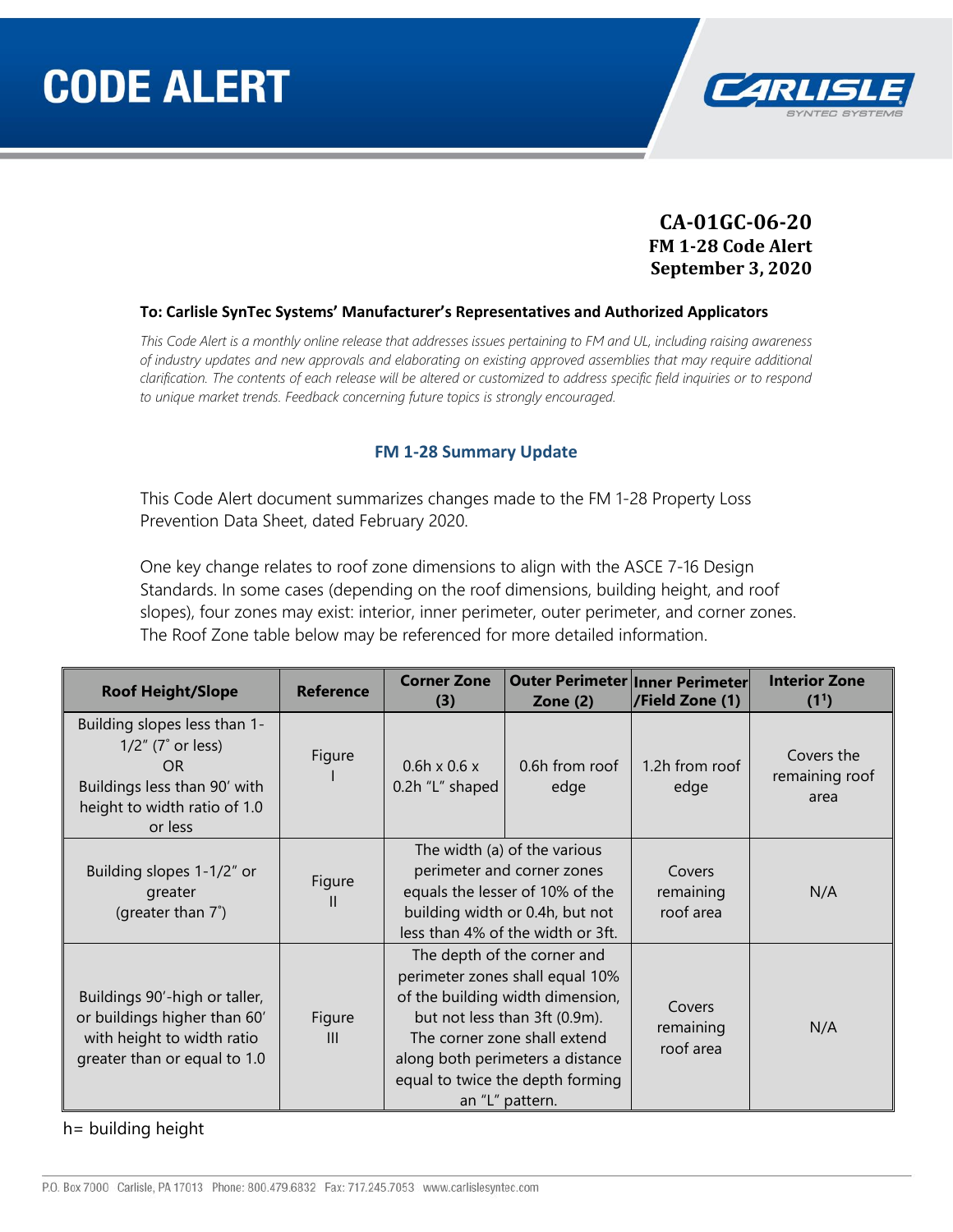Other important items to note include:

- 1. Revised design wind quidance reflects changes in pressure coefficients (GC $_{P}$ ).
- 2. The basic design wind speed maps for the continental United States and Alaska remain unchanged and are still based on ASCE7-05.
- 3. Wind pressure tables have been removed. Roof pressures can be determined by using either the RoofNav Ratings Calculator or the pressure calculations in section 3.0 or 1-28. Also, pressure coefficients have been provided as outlined in the tables included with Figure I, Figure II, and Figure III.
- 4. A separate 100-year MRI wind map has been provided for each of the islands of Hawaii, instead of using one wind speed for all the islands.



## **Figure I**

Building slopes less than 1-1/2" (7° or less) OR Buildings less than 90' with height to width ratio of 1.0 or less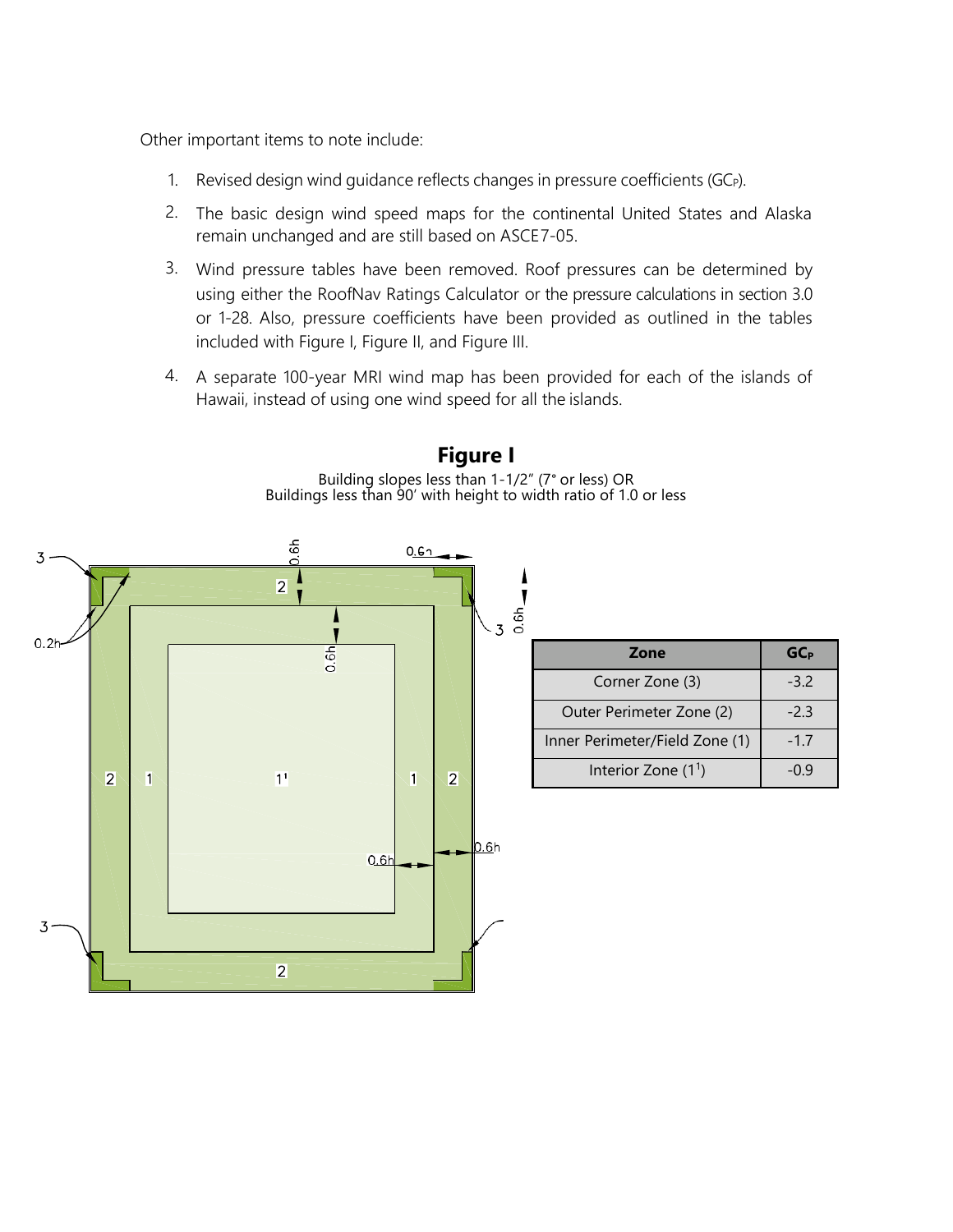# **Figure II**

Building slopes 1-1/2" or greater (greater than 7°)

a=The width of the various perimeter and corner zones equals the lesser of 10% of the building width or 0.4h, but not less than 4% of the width or 3'.

|     | $\frac{a}{1}$ |                | $\alpha$ | $\alpha$ |                         | $\frac{0}{2}$ |
|-----|---------------|----------------|----------|----------|-------------------------|---------------|
| ਼ੂਰ | 3e            | 2n             | 3r       | 3r       | 2n                      | 3e            |
|     | 2e            | $\overline{1}$ | 2r       | 2r       | $\overline{\mathbf{1}}$ | 2e            |
| ∘‡  | 3e            | 2n             | 3r       | 3r       | 2n                      | 3e            |

| Zone                                 | <b>GC<sub>P</sub></b> |
|--------------------------------------|-----------------------|
| Corner Zone (3r)                     | $-3.6$                |
| Outer Perimeter Zone<br>(2n, 2r, 3e) | -3                    |
| Inner Perimeter/Field                | -2                    |
| Zone (1, 2e)                         |                       |

This table contains conservative GC<sub>P</sub> values for slopes 1-1/2" or greater. For lesser values for steeper slopes, refer to FM 1-28 table 3.2.2d or table 3.2.2c.